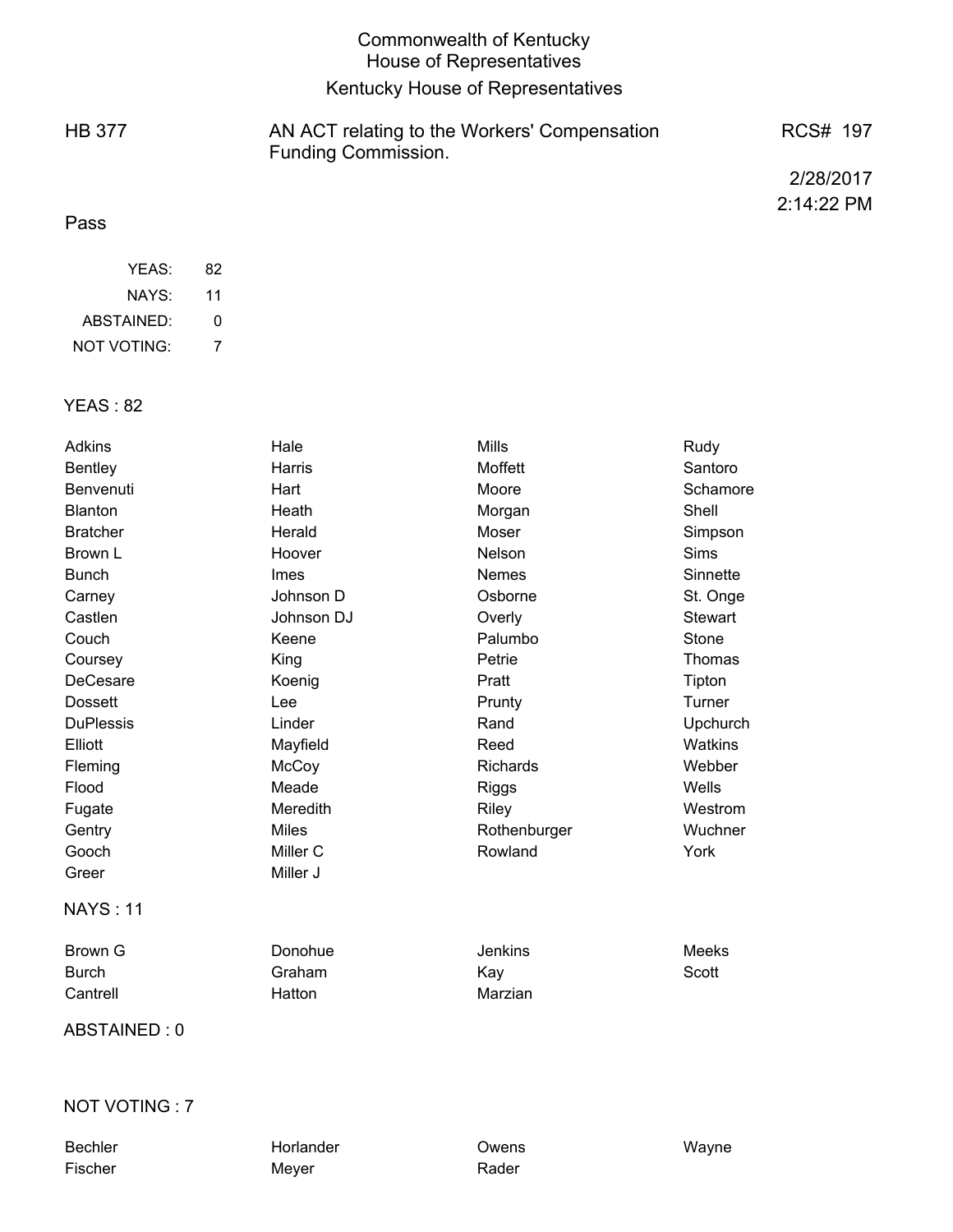|                                                                                    |                        |                                            | <b>Commonwealth of KY Senate</b> |     |             |              |         |  |
|------------------------------------------------------------------------------------|------------------------|--------------------------------------------|----------------------------------|-----|-------------|--------------|---------|--|
| 2017 Regular Session<br><b>YEA</b><br>38                                           |                        |                                            |                                  |     |             |              |         |  |
| Thursday, March 30, 2017                                                           |                        |                                            |                                  |     |             |              |         |  |
|                                                                                    | <b>Bill: HB 377</b>    |                                            |                                  |     |             | <b>NAY</b>   | 0       |  |
|                                                                                    |                        | Motion to:   PASS HB 377 W/. SCS 1, SCTA 1 |                                  |     | <b>PASS</b> | $\mathbf 0$  |         |  |
| Title:   AN ACT relating to the Workers' Compensation Funding<br><b>Commission</b> |                        |                                            |                                  |     |             |              |         |  |
|                                                                                    |                        | YNP                                        |                                  | YNP |             |              | YNP     |  |
| *Alvarado                                                                          |                        |                                            | *Hornback                        |     | *Schroder   |              |         |  |
| *Bowen                                                                             |                        |                                            | <b>*Humphries</b>                |     | *Seum       |              |         |  |
| *Buford                                                                            |                        |                                            | Jones                            |     | *Smith      |              |         |  |
| *Carpenter                                                                         |                        |                                            | *Kerr                            |     | *Stivers    |              |         |  |
|                                                                                    | *Carroll, Danny        |                                            | <b>*McDaniel</b>                 |     | *Thayer     |              |         |  |
|                                                                                    | <b>Carroll, Julian</b> |                                            | <b>McGarvey</b>                  |     | Thomas      |              |         |  |
| <b>Clark</b>                                                                       |                        |                                            | *Meredith                        |     | Turner      |              |         |  |
| *Embry                                                                             |                        |                                            | <b>Neal</b>                      |     | Webb        |              |         |  |
| *Girdler                                                                           |                        |                                            | <b>Parrett</b>                   |     | *West       |              |         |  |
| <i><b>*Givens</b></i>                                                              |                        |                                            | *Raque Adams                     |     |             | *Westerfield |         |  |
| <b>Harper Angel</b>                                                                |                        |                                            | <b>Ridley</b>                    |     | *Wilson     |              |         |  |
| <b>*Harris</b>                                                                     |                        |                                            | <b>*Robinson</b>                 |     | *Wise       |              |         |  |
| *Higdon                                                                            |                        |                                            | *Schickel                        |     |             |              | 4:15 PM |  |